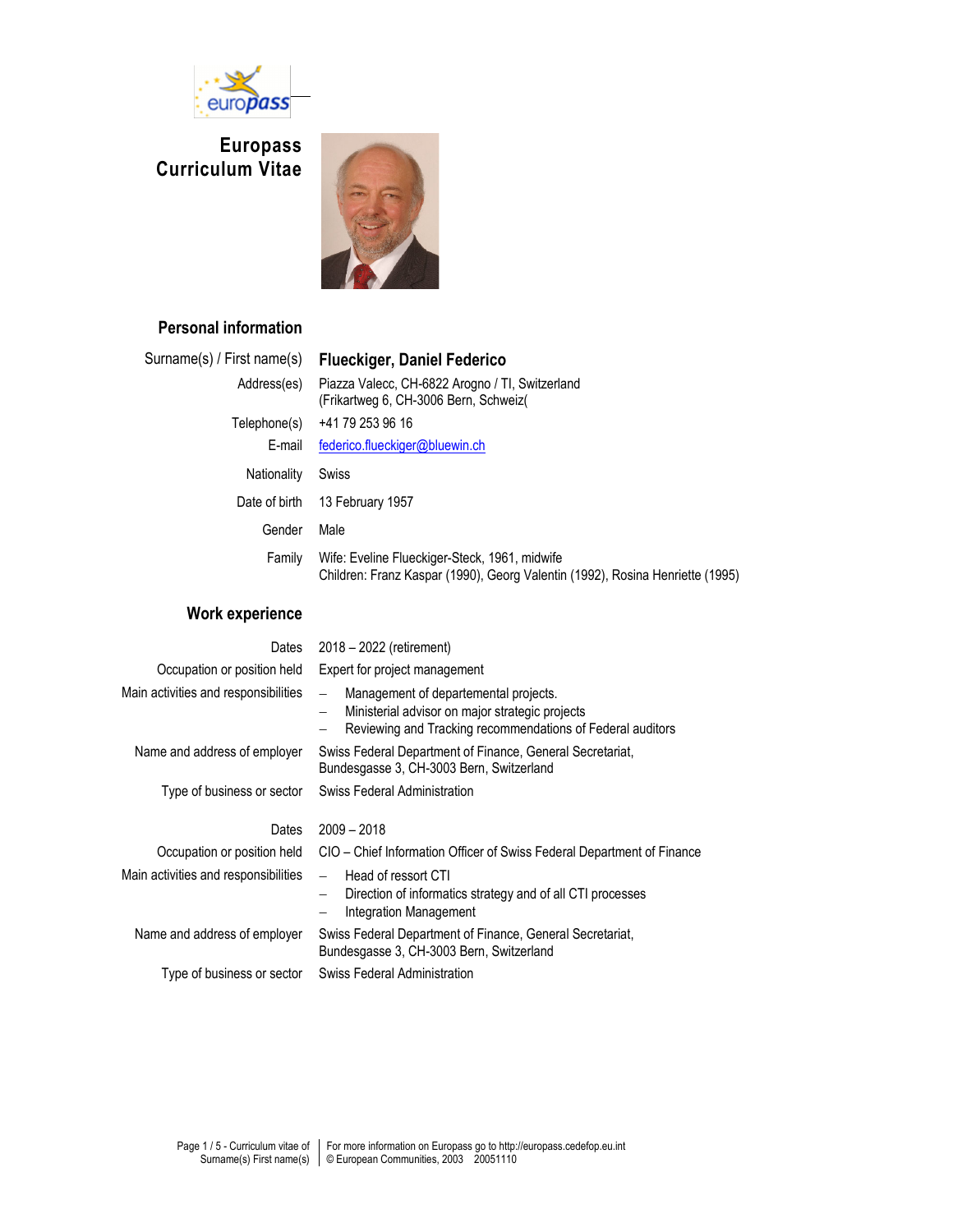| Dates                                                        | $2000 - 2009$                                                                                                                                                                                                                                                                                                                                                                                                                                                                                                                                          |  |  |  |  |  |
|--------------------------------------------------------------|--------------------------------------------------------------------------------------------------------------------------------------------------------------------------------------------------------------------------------------------------------------------------------------------------------------------------------------------------------------------------------------------------------------------------------------------------------------------------------------------------------------------------------------------------------|--|--|--|--|--|
| Occupation or position held                                  |                                                                                                                                                                                                                                                                                                                                                                                                                                                                                                                                                        |  |  |  |  |  |
| Main activities and responsibilities                         | Professor for computer science<br>Director eLab<br>$\overline{\phantom{m}}$<br>Member of board of Institute for Information Systems and Networking<br>$\overline{\phantom{m}}$<br>Responsible for eLearning services, teaching and research<br>Management and coordination of national and international research and infrastructure projects.<br>Head of KFH coordination office for research collaboration with developing and transition<br>countries.<br>Director of Computer Science Department at FFHS (2008 - 2009)<br>$\overline{\phantom{m}}$ |  |  |  |  |  |
| Name and address of employer                                 | Scuola universitaria professionale della Svizzera italiana (University of Applied Sciences of Southern<br>Switzerland), Dipartimento tecnologie innovative (Department for Technology and Innovation),<br>Galleria 2, Via Cantonale, CH-6928 Manno / TI, Switzerland                                                                                                                                                                                                                                                                                   |  |  |  |  |  |
| Type of business or sector                                   | University of Applied Sciences                                                                                                                                                                                                                                                                                                                                                                                                                                                                                                                         |  |  |  |  |  |
| Dates                                                        | 1998 - 2000                                                                                                                                                                                                                                                                                                                                                                                                                                                                                                                                            |  |  |  |  |  |
| Occupation or position held                                  | Dr. phil. nat. (PhD),                                                                                                                                                                                                                                                                                                                                                                                                                                                                                                                                  |  |  |  |  |  |
| Main activities and responsibilities                         | Deputy manager<br>$\overline{\phantom{m}}$<br>Head of applied research an development department, and of Europe activities,<br>$\overline{\phantom{m}}$<br>Head of competence centre , Network for New Educational Technologies'<br>$\overline{\phantom{m}}$<br>Responsible for student exchange program StudEx<br>Head of system administration group                                                                                                                                                                                                 |  |  |  |  |  |
| Name and address of employer                                 | Eduswiss, university partnership for postgraduate education in computer science and<br>telecommunication,<br>c/o BFH-HTI, Wankdorffeldstrasse 102, P.O. box 325, CH-3014 Bern, Switzerland                                                                                                                                                                                                                                                                                                                                                             |  |  |  |  |  |
| Type of business or sector                                   | University of Applied Sciences                                                                                                                                                                                                                                                                                                                                                                                                                                                                                                                         |  |  |  |  |  |
| Dates                                                        | 1996 - 1998                                                                                                                                                                                                                                                                                                                                                                                                                                                                                                                                            |  |  |  |  |  |
| Occupation or position held                                  | Dr. phil. nat. (PhD),                                                                                                                                                                                                                                                                                                                                                                                                                                                                                                                                  |  |  |  |  |  |
| Main activities and responsibilities                         | Main responsible of project EVUB (electronic program of lectures at university of Berne)<br>$\qquad \qquad -$<br>Project management:<br>$\overline{\phantom{0}}$<br>Lecture hall administration system<br>$\circ$<br>ICT services for students<br>$\circ$<br>New management system of veterinary faculty<br>$\circ$                                                                                                                                                                                                                                    |  |  |  |  |  |
| Name and address of employer<br>Type of business or sector   | University of Berne, computer services, Gesellschaftsstrasse 6, CH-3012 Berne, Switzerland<br>University                                                                                                                                                                                                                                                                                                                                                                                                                                               |  |  |  |  |  |
| Dates                                                        | 1989-1996                                                                                                                                                                                                                                                                                                                                                                                                                                                                                                                                              |  |  |  |  |  |
| Occupation or position held                                  | Freelance computer scientist                                                                                                                                                                                                                                                                                                                                                                                                                                                                                                                           |  |  |  |  |  |
| Main activities and responsibilities                         | Development of company wide data and process architecture of Galenica AG<br>Development of company wide data architecture of InterDiscount AG<br>Project management office automation of cantonal office of civil engineering of Bern (on<br>behalf of company Zemp & Zemp)                                                                                                                                                                                                                                                                            |  |  |  |  |  |
| Name and address of employer                                 | InforConsult, Frikartweg 6, CH-3006 Berne, Switzerland                                                                                                                                                                                                                                                                                                                                                                                                                                                                                                 |  |  |  |  |  |
| Type of business or sector                                   | One-man business, advisory services                                                                                                                                                                                                                                                                                                                                                                                                                                                                                                                    |  |  |  |  |  |
| Dates                                                        | 1989-1995                                                                                                                                                                                                                                                                                                                                                                                                                                                                                                                                              |  |  |  |  |  |
| Occupation or position held                                  | Professor for computer science                                                                                                                                                                                                                                                                                                                                                                                                                                                                                                                         |  |  |  |  |  |
| Main activities and responsibilities                         | Subjects:<br>Data base<br>$\qquad \qquad -$<br>Program design (Petri networks)<br>Artificial intelligence (pattern recognition, knowledge based image recognition, introduction into<br>programming language LISP)                                                                                                                                                                                                                                                                                                                                     |  |  |  |  |  |
| Name and address of employer                                 | Berne University of Applied Sciences, Biel, Quellgasse 21, CH-2501 Biel, Switzerland                                                                                                                                                                                                                                                                                                                                                                                                                                                                   |  |  |  |  |  |
| Type of business or sector                                   | University of applied sciences, computer science                                                                                                                                                                                                                                                                                                                                                                                                                                                                                                       |  |  |  |  |  |
| Page 2 / 5 - Curriculum vitae of<br>Surname(s) First name(s) | For more information on Europass go to http://europass.cedefop.eu.int<br>© European Communities, 2003 20051110                                                                                                                                                                                                                                                                                                                                                                                                                                         |  |  |  |  |  |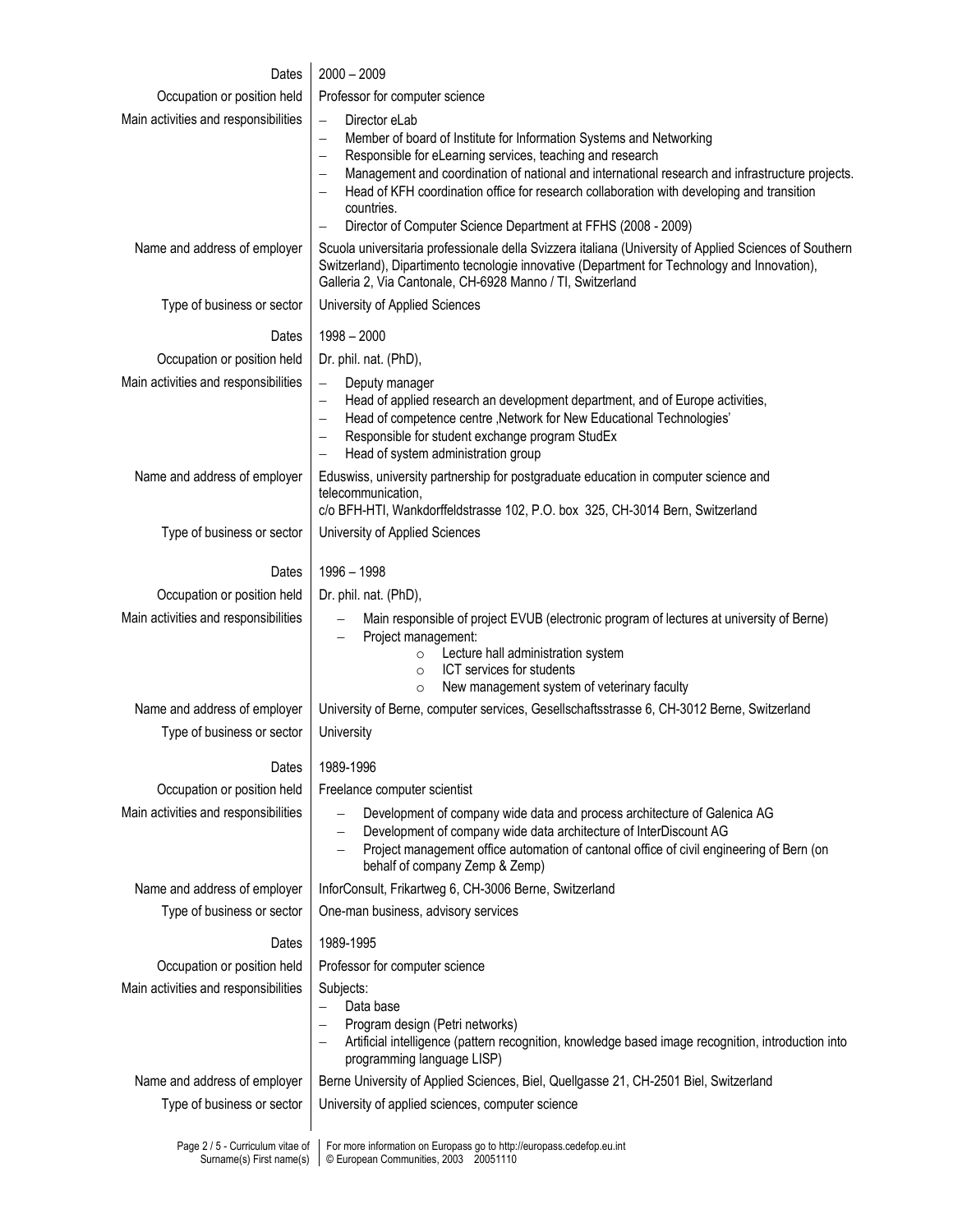## Dates 1987-1989

| υαισο                                                             | 1907-1909                                                                                                                                                                                                                      |  |  |  |  |  |
|-------------------------------------------------------------------|--------------------------------------------------------------------------------------------------------------------------------------------------------------------------------------------------------------------------------|--|--|--|--|--|
| Occupation or position held                                       | Computer scientist, Liz.phil.nat (master degree),                                                                                                                                                                              |  |  |  |  |  |
| Main activities and responsibilities                              | Data base administration<br>Design of company wide data and process architecture<br>Administration of data dictionary<br>$\qquad \qquad -$<br>Supervision and maintenance of DATACOM/DB data bases<br>$\overline{\phantom{m}}$ |  |  |  |  |  |
| Name and address of employer                                      | Galenica AG, Untermattweg 8, CH-3027 Bern, Switzerland                                                                                                                                                                         |  |  |  |  |  |
| Type of business or sector                                        | Computer services                                                                                                                                                                                                              |  |  |  |  |  |
| Dates                                                             | 1985-1987                                                                                                                                                                                                                      |  |  |  |  |  |
| Occupation or position held                                       | Computer scientist, Liz.phil.nat (master degree),                                                                                                                                                                              |  |  |  |  |  |
| Main activities and responsibilities                              | Development of data base applications<br>Teacher administration system of Canton Aargau<br>Data base for International Purchase-System Volkart AG Winterthur<br>Hospital administration Valens SG                              |  |  |  |  |  |
| Name and address of employer                                      | Gruppe für Angewandte Informatik, GfAI, Weidweg 58, CH-3032 Hinterkappelen, Switzerland                                                                                                                                        |  |  |  |  |  |
| Type of business or sector                                        | Computer project development                                                                                                                                                                                                   |  |  |  |  |  |
| Dates                                                             | 1982-1985                                                                                                                                                                                                                      |  |  |  |  |  |
| Occupation or position held                                       | Secondary teacher                                                                                                                                                                                                              |  |  |  |  |  |
| Main activities and responsibilities                              | Continuing education courses<br>Private lessons<br>$\overline{\phantom{0}}$                                                                                                                                                    |  |  |  |  |  |
| Name and address of employer                                      | Schule für Ergänzungsunterricht (School for supplement education), Effingerstrasse 8, CH-3011<br>Berne, Switzerland                                                                                                            |  |  |  |  |  |
| Type of business or sector                                        | Private school                                                                                                                                                                                                                 |  |  |  |  |  |
|                                                                   |                                                                                                                                                                                                                                |  |  |  |  |  |
| <b>Education and training</b>                                     |                                                                                                                                                                                                                                |  |  |  |  |  |
| Dates                                                             | 1995                                                                                                                                                                                                                           |  |  |  |  |  |
| Title of qualification awarded                                    | Dr. phil. nat. (PhD),<br>Topic of doctoral thesis: Contributions Towards a Unified Concept of Information                                                                                                                      |  |  |  |  |  |
| Principal subjects                                                | Computer science, information science                                                                                                                                                                                          |  |  |  |  |  |
| Name and type of organisation<br>providing education and training | University of Berne, Faculty of sciences,<br>Sidlerstrasse 5, CH-3012 Berne, Switzerland                                                                                                                                       |  |  |  |  |  |
| Level in international classification                             | PhD - philosophical degree in science                                                                                                                                                                                          |  |  |  |  |  |
|                                                                   | 1988                                                                                                                                                                                                                           |  |  |  |  |  |
| Dates<br>Title of qualification awarded                           | Liz. phil. nat. (master degree),<br>Topic of master thesis: An Expert System for Neurology                                                                                                                                     |  |  |  |  |  |
| Principal subjects                                                | Computer science, mathematics, geography                                                                                                                                                                                       |  |  |  |  |  |
| Name and type of organisation<br>providing education and training | University of Berne, Faculty of sciences,<br>Sidlerstrasse 5, CH-3012 Berne, Switzerland                                                                                                                                       |  |  |  |  |  |
| Level in international classification                             | MA - master degree in science                                                                                                                                                                                                  |  |  |  |  |  |
| Dates                                                             | 1983                                                                                                                                                                                                                           |  |  |  |  |  |
| Title of qualification awarded                                    | Secondary teacher                                                                                                                                                                                                              |  |  |  |  |  |
| Principal subjects                                                | Mathematics, physics, geography, music                                                                                                                                                                                         |  |  |  |  |  |
| Name and type of organisation<br>providing education and training | University of Berne, Sekundarlehramt, c/o PHBern, Fabrikstrasse 2, CH-3012 Berne, Switzerland<br>Erziehungsdirektion des Kantons Bern, Güterstrasse 13, CH-3008 Berne, Switzerland                                             |  |  |  |  |  |
| Level in international classification                             | BA - bachelor degree in human science                                                                                                                                                                                          |  |  |  |  |  |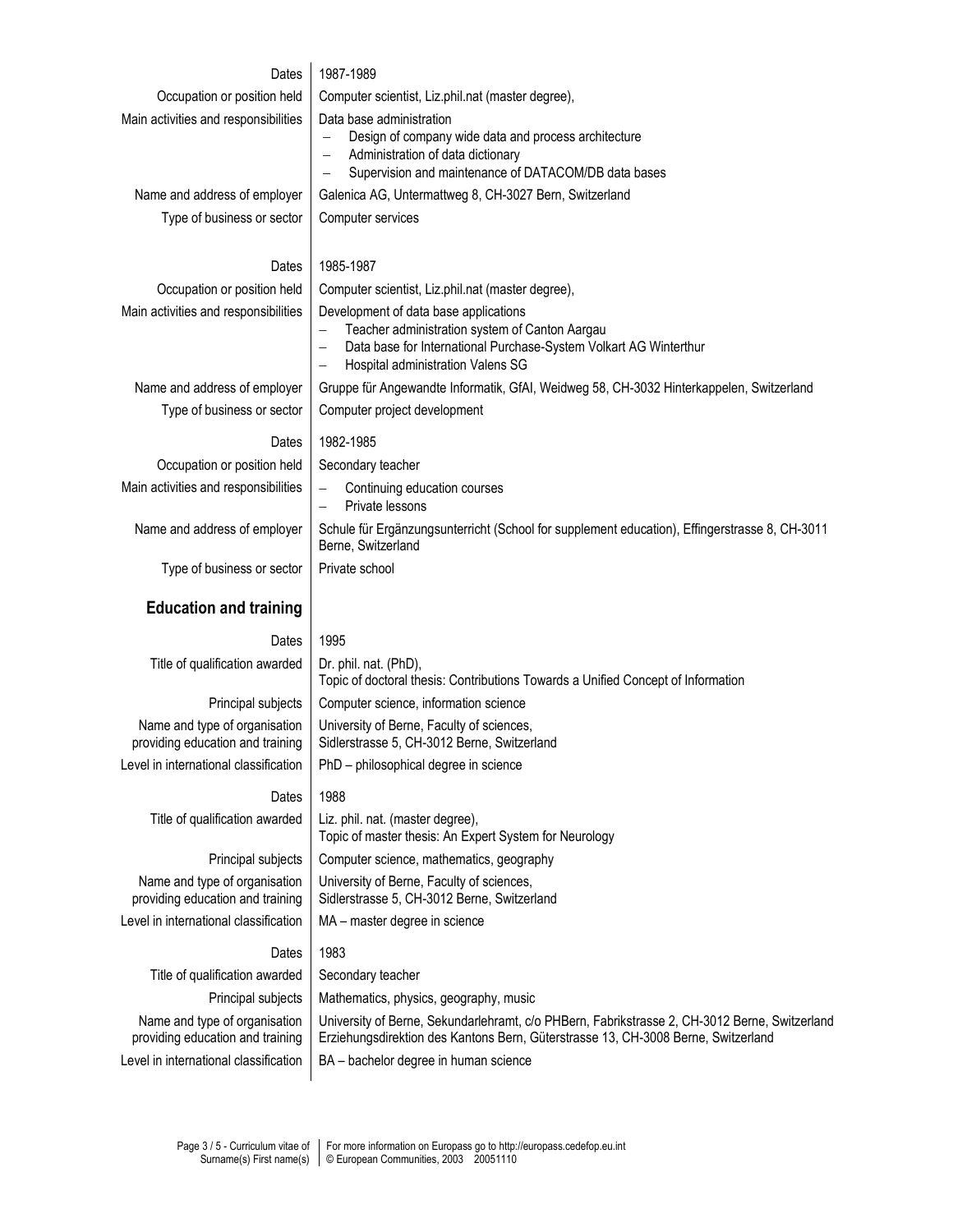| <b>Personal skills and</b><br>competences<br>Mother tongue(s) |                                                                                                       | German                         |                |                                                                                                                                                                                                                                                                                                                                                                                                                                                                                                                                                                                                                                                                             |                 |                    |                |                   |                |                  |  |
|---------------------------------------------------------------|-------------------------------------------------------------------------------------------------------|--------------------------------|----------------|-----------------------------------------------------------------------------------------------------------------------------------------------------------------------------------------------------------------------------------------------------------------------------------------------------------------------------------------------------------------------------------------------------------------------------------------------------------------------------------------------------------------------------------------------------------------------------------------------------------------------------------------------------------------------------|-----------------|--------------------|----------------|-------------------|----------------|------------------|--|
| Other language(s)                                             |                                                                                                       |                                |                |                                                                                                                                                                                                                                                                                                                                                                                                                                                                                                                                                                                                                                                                             |                 |                    |                |                   |                |                  |  |
| Self-assessment                                               |                                                                                                       | Understanding                  |                |                                                                                                                                                                                                                                                                                                                                                                                                                                                                                                                                                                                                                                                                             | <b>Speaking</b> |                    |                |                   | Writing        |                  |  |
| European level (*)                                            |                                                                                                       | Listening                      |                | Reading                                                                                                                                                                                                                                                                                                                                                                                                                                                                                                                                                                                                                                                                     |                 | Spoken interaction |                | Spoken production |                |                  |  |
| <b>Italian</b>                                                | C <sub>1</sub>                                                                                        | Proficient user                | C <sub>1</sub> | Proficient user                                                                                                                                                                                                                                                                                                                                                                                                                                                                                                                                                                                                                                                             | C <sub>1</sub>  | Proficient user    | C <sub>1</sub> | Proficient user   | C <sub>1</sub> | Proficient user  |  |
| English                                                       | C <sub>1</sub>                                                                                        | Proficient user                | C <sub>1</sub> | Proficient user                                                                                                                                                                                                                                                                                                                                                                                                                                                                                                                                                                                                                                                             | C <sub>1</sub>  | Proficient user    | C <sub>1</sub> | Proficient user   | C <sub>1</sub> | Proficient user  |  |
| French                                                        | C <sub>1</sub>                                                                                        | Proficient user                | C <sub>1</sub> | Proficient user                                                                                                                                                                                                                                                                                                                                                                                                                                                                                                                                                                                                                                                             | <b>B2</b>       | Independent user   | B <sub>2</sub> | Independent user  | B <sub>2</sub> | Independent user |  |
| Portuguese                                                    | B <sub>2</sub>                                                                                        | Independent user               | B <sub>2</sub> | Independent user                                                                                                                                                                                                                                                                                                                                                                                                                                                                                                                                                                                                                                                            | <b>B2</b>       | Independent user   | B <sub>1</sub> | Independent user  | B <sub>1</sub> | Independent user |  |
| Spanish                                                       | B1                                                                                                    | Independent user               | <b>B1</b>      | Independent user                                                                                                                                                                                                                                                                                                                                                                                                                                                                                                                                                                                                                                                            | A <sub>2</sub>  | Basic user         | A2             | Basic user        | A2             | Basic user       |  |
| Awards                                                        | $\overline{\phantom{0}}$<br>$\qquad \qquad -$<br>$\overline{\phantom{0}}$<br>$\overline{\phantom{a}}$ | 2004, Appointment as professor |                | (*) Common European Framework of Reference for Languages<br>2010, Appointment as , Fellow of SEFI'<br>2001, Award of the designation of European Engineering Educator: ING-PAED IGIP<br>2000, Award of the designation of European Engineer: EUR ING FEANI<br>1989, Swiss Automatic Pool award for best master thesis in computer science<br>1977, Kiwanis award for best maturity exam in mathematics and descriptive geometry                                                                                                                                                                                                                                             |                 |                    |                |                   |                |                  |  |
| Organisational skills and<br>competences                      | $\blacksquare$<br>$\blacksquare$                                                                      |                                |                | Organisation of annual conference of international society of engineering education:<br>2006, 18.-21. September, Tallinn University of Technology, Estonia.<br>2005, 12.-15. September, Yeditepe University Istanbul, Turkey<br>2004, 27.-30. September, University of applied sciences of Fribourg, Switzerland<br>2003, 15.-18. September, University of applied sciences of Karlsruhe, Germany<br>Organisation of 'International Conference on New Educational Environment':<br>2002, 8.-11. Mai, University of Lugano, Switzerland<br>1999, 30.-31. August, University of Berne, Switzerland<br>1998, 12. June, University of applied sciences of Fribourg, Switzerland |                 |                    |                |                   |                |                  |  |